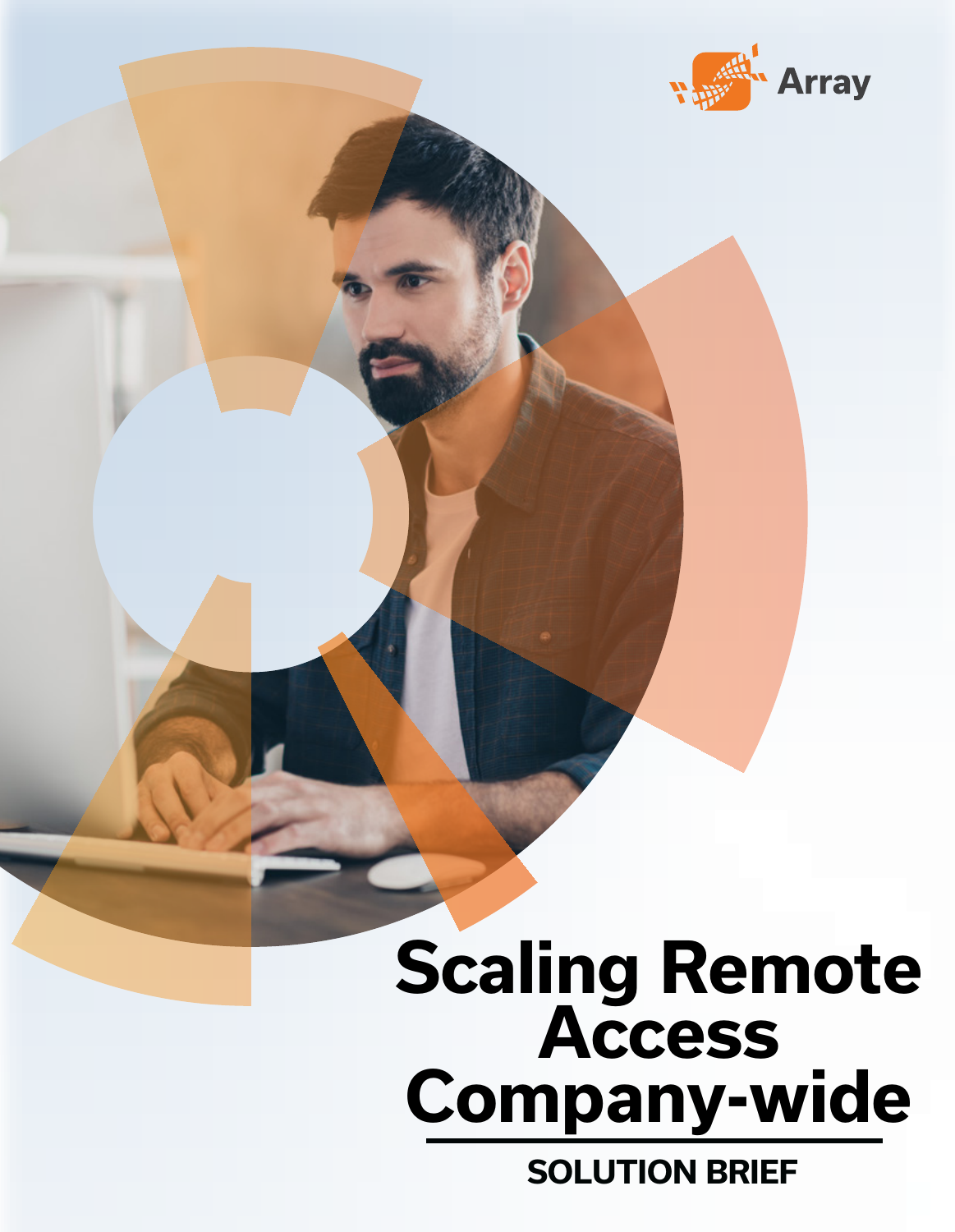



Social distancing and shelter-in-place policies significantly impact worker productivity. The novel corona virus COVID-19 has already demonstrated its capacity to impact business operations – and for organizations without an effective business continuity remote working solution, the economic consequences will be substantial. Array's best-of-breed SSL VPN remote access solution allows businesses to securely scale remote access in response to pandemics and other unanticipated events, providing the flexibility and scalability to enable remote working company-wide for any type of worker in any organization.

#### **THE 'NEW NORMAL'**

While remote access and remote working have become the new norm for many companies, for others there remains a divide between those set up for remote working and those who are not. When a business continuity event such as COVID-19 strikes, virtually 100% of the workforce will need to work remotely. In the context of today's new normal, every business must ensure they adopt a remote working solution capable of supporting the requirements of the full workforce.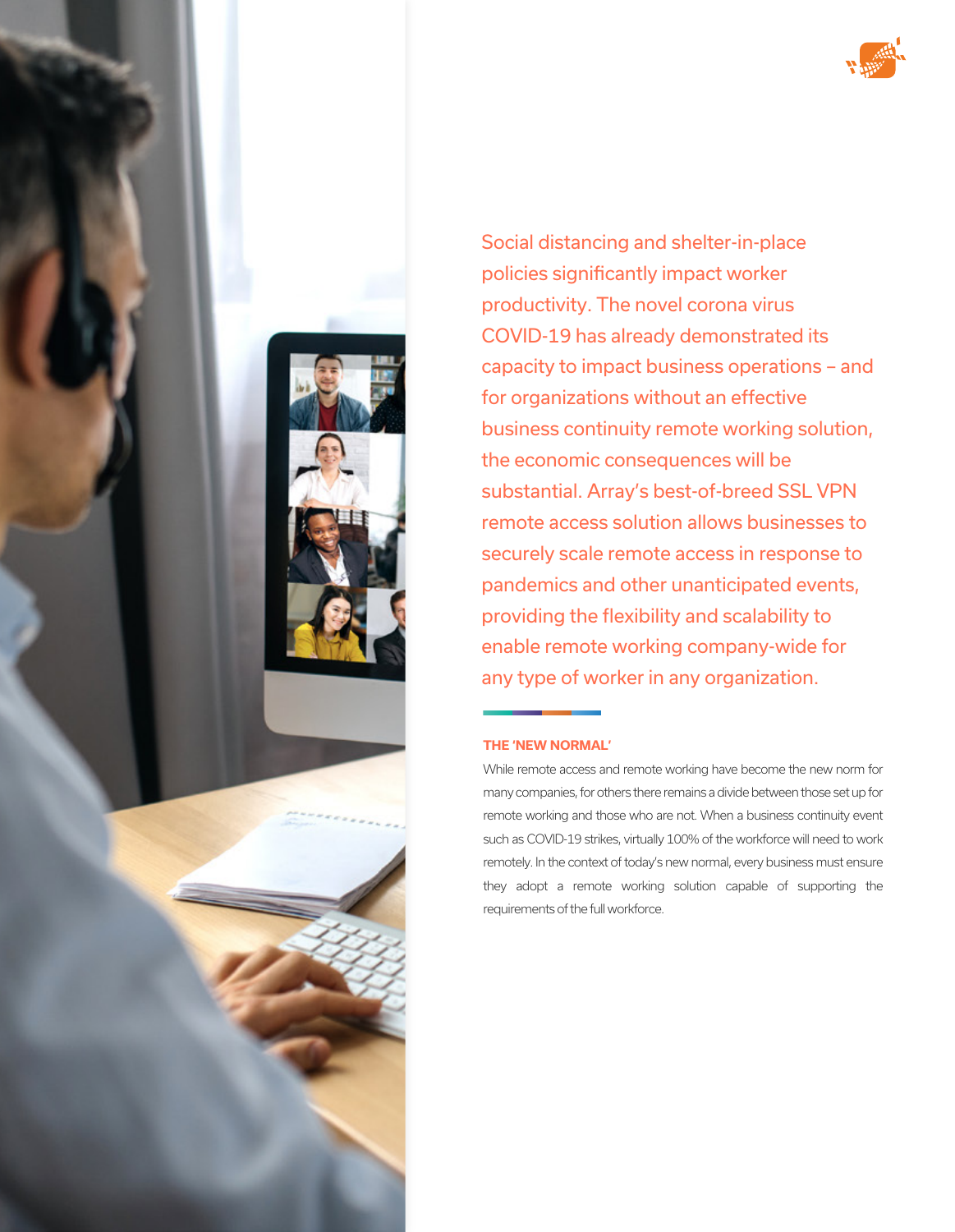

## Best-of-breed SSL VPN

Not all secure remote access solutions are created equal. Many organizations that support only a portion of their workforce use either an SMB appliance or rely on a VPN integrated with their edge firewall. These approaches may suffice to support a portion of the workforce; however, when tasked with supporting remote access company-wide they lack sufficient horsepower to scale.



#### Remote Access Personas

In addition to scalability, organizations must also consider the need to support different types of employees. For those already issued a managed device and a VPN connection, working remotely during a business continuity event will be a familiar experience. For in-office workers, who typically work from 9-to-5 on premises, remote working will be new and managed devices will not be an option. To support remote access company-wide, Array supports access methods to support the full range of remote access personas.

**Remote Access VPN –** Allow employees with managed laptops to securely connect to the company network from home.

**Remote Desktop Access –** For employees that work at the office on PCs, present their desktop inside a browser for secure access from any personal device.

**Secure Web Access –** Publish select applications in a secure Web portal for use by any employee group, on any device in any location.